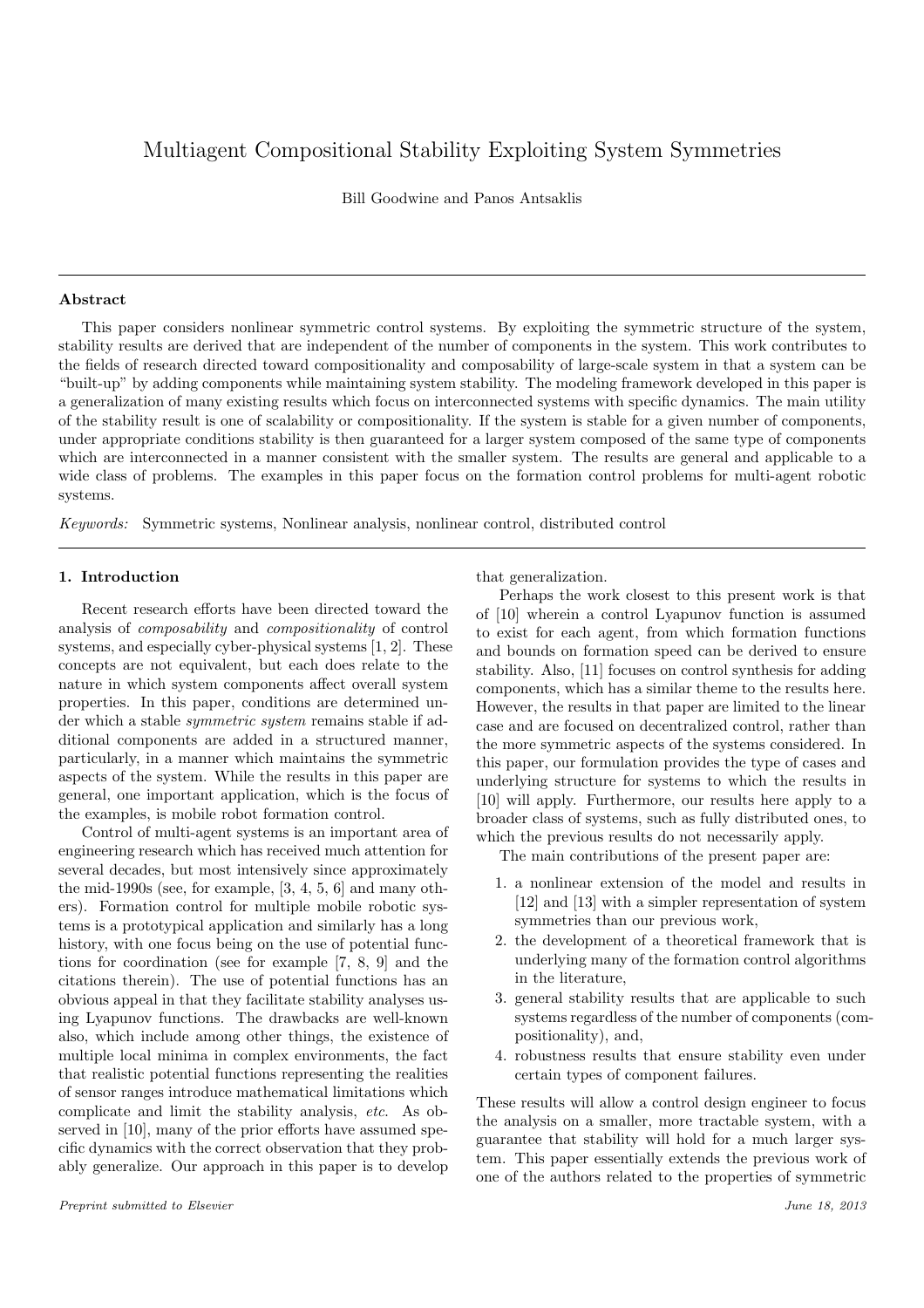systems [14, 15, 16, 17, 18] to consider nonlinear system stability. This previous work cited considers system symmetries that are defined by a group action on the configuration manifold for a distributed system that was induced by the action of a permutation group. The main drawback of such an approach is that, in the general case, identifying such symmetries can be problematic. However, in the case of most engineering and robotics systems, where the individual robots are the components that are easily identified, symmetry identification is much less of a problem. Rather than using this prior approach, this paper will introduce a more straight-forward approach which is a nonlinear extension of the approach used in [12] and [13]. However, it is emphasized that the prior approaches [14, 15, 16, 17, 18, 19, 20] and [21] offer a general approach to the problem that can be used in cases more general than the ones addressed here.

The rest of this paper is organized as follows. Section 2 defines a symmetric system, equivalence relations among different symmetric systems and equivalence classes of symmetric systems. It first develops the idea for a simpler case of one-dimensional interconnections between components and then generalizes it based on group theoretic tools. Section 3 presents the nonlinear stability results for symmetric systems. Section 4 presents an example of the application of these results. Section 5 presents an extension of the results from Section 3 to the case of robust stability in the case where an agent or agents in a symmetric system fail. Finally, Section 6 outline conclusions and future work.

#### 2. Symmetric Systems

This section defines symmetric systems and the relationship among symmetric systems with different numbers of components. Symmetry has been previously considered, such as in [22, 23, 24], but it has not yet been fully exploited for mainstream results. As a motivational example, consider a formation of large number of identical mobile robots where each robot has a control law that attempts to control it so that it maintains a desired distance from its neighbors. Intuitively if more of the same type of robots with the same control law are added to the formation, or conversely if some are removed, the properties of the formation as a whole should normally not drastically change. As a step toward formalizing and determining conditions when this holds, we must formulate definitions for systems when more agents are added or some are removed in structured manner. Toward this end, we define symmetric systems and equivalent symmetric systems.

The first step is to extend the basic system component description from the linear case in [12] to the nonlinear case. The "basic building block" in one spatial dimension (more general interconnection topologies will be considered subsequently) is illustrated in Figure 1. The outputs from the component are  $w^{-}(t)$  and  $w^{+}(t)$ , and the inputs are  $u, v^-(t)$  and  $v^+(t)$ . In this paper the signals  $v^{\pm}$  will



Figure 1: System building block in one spatial dimension.

represent the effects of the coupling with the other components and  $u$  are the control inputs. If it is necessary to distinguish between them, the  $v^{\pm}$  signals will be called coupling inputs, the u will be called control inputs and collectively they will be called the inputs. When interconnected in one spatial dimension, a system comprised of a collection of these building blocks is as illustrated in Figure 2.

We wish to express component-by-component, the usual dynamics of a nonlinear control system expressed for the ith component by

$$
\dot{x}_i = f_i(x) + \sum_{j=1}^{m_i} g_{i,j}(x) u_{i,j},
$$

where  $x \in \mathbb{R}^n$ , the vector fields  $f, g_j \in T\mathbb{R}^n$  and  $m_i$  is the number of inputs for the ith component. In order to define a symmetric system that has structure that will be useful, we will consider the following aspects of a system comprised of interacting components:

- the relationship between the nonlinear dynamics of a component and its coupling inputs,
- the structure of how the components are interconnected,
- the dynamics of individual components, and,
- the individual control laws in each component.

In the most general case, the vector fields,  $f_i$  and  $g_{i,j}$ in the equation of motion for the ith component and the outputs  $w_i^+$  and  $w_i^-$  for the component may depend on the state of the component,  $x_i$  as well as the coupling inputs,  $v_i^{\pm}$ , so the dynamics of component *i* are given by

$$
\dot{x}_i(t) = f_i\left(x_i(t), v_i^+(t), v_i^-(t)\right) \n+ \sum_{j=1}^{m_i} g_{i,j}\left(x_i(t), v_i^+(t), v_i^-(t)\right) u_{i,j}(t) \n w_i^-(t) = w_i^-\left(x_i(t), v_i^+(t), v_i^-(t)\right) \n w_i^+(t) = w_i^+\left(x_i(t), v_i^+(t), v_i^-(t)\right).
$$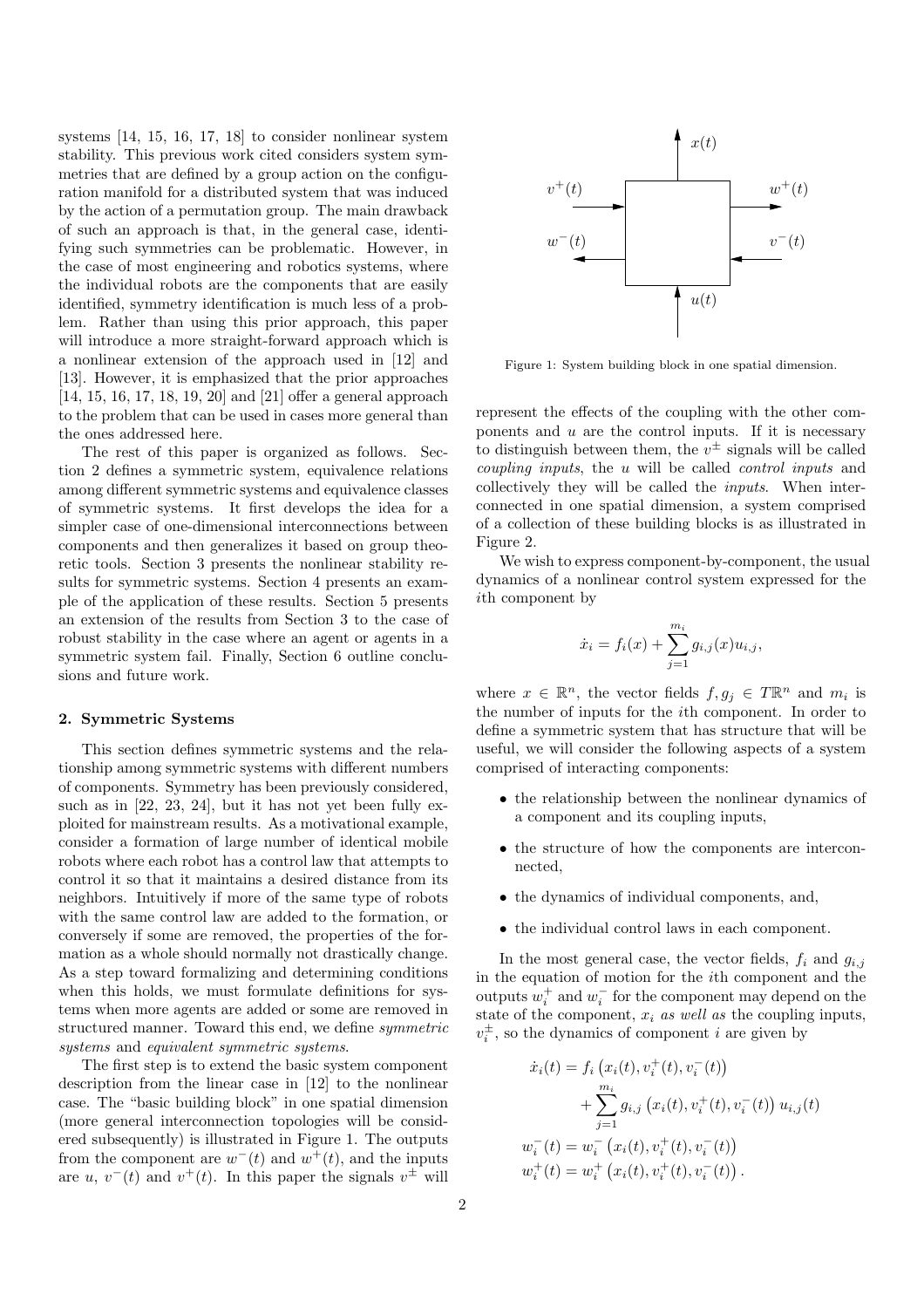

Figure 2: System interconnected in one spatial dimension.

We will consider how the system is interconnected shortly, but for now observe that for a system of interconnected components where the incoming signals,  $v^{\pm}(t)$  are from the outgoing signals from the component's neighbors, since the vector fields  $f_i$  and  $g_{i,j}$  arise from the physical dynamics of the component, if these vector fields can depend on the outputs from the neighbors, this would reflect a change in the physical dynamics of the system due to the coupling between components. The class of the types of coupling that could be represented by this formulation is very broad and could include, for example, when there is a physical joining of agents, as with reconfigurable, modular robots.

For a very large class of problems, including formation control for mobile robots, there normally is no physical contact between the robots and hence the nature of the coupling between the robots is simplified. In particular, it is only through the control inputs that the output from the other components affects the dynamics of an agent, which is expressed by

$$
\dot{x}_i(t) = f_i(x_i(t)) + \sum_{j=1}^{m_i} g_{i,j}(x_i(t))u_{i,j}(t)
$$
  
\n
$$
w_i^-(t) = w_i^-(x_i(t))
$$
  
\n
$$
w_i^+(t) = w_i^+(x_i(t)).
$$
\n(1)

For the rest of this paper, we will restrict our attention to systems of this type.

Now we consider the nature of the interconnections in the system. For a system with  $N$  components, a subset of the components have periodic interconnections in one dimension if the inputs and outputs of adjacent components are related by

$$
w_i^+(t) = v_{i+1}^+(t), \quad w_i^-(t) = v_{i-1}^-(t),
$$
  
\n
$$
v_i^+(t) = w_{i-1}^+(t), \quad v_i^-(t) = w_{i+1}^-(t),
$$
\n(2)

for all i in some subset  $\mathcal{I} \subset \{1, \ldots, N\}$ . A set of components that have periodic interconnections is called an orbit of periodically interconnected components. Of course, a system may have multiple orbits of periodically interconnected components, and in such a case there will be multiple orbit index sets.

The system illustrated in Figure 2 is of this type for  $\mathcal{I} = \{2, 3\}.$  It is possible for the entire system to have periodic interconnections in one dimension if Equation 2

holds for all  $i \in \{1, ..., N\}$  and for mod(N), or if the system has an infinite number of components on a onedimensional integer lattice. For the system in Figure 2, if component 4 is connected to component 1 in the same manner that the other components are connected; namely  $v_1^+ = w_4^+$ , and  $v_4^- = w_1^-$  then the whole system has periodic interconnections.

For the set of components with periodic interconnections if the dynamics of the system are further restricted in that the control law for a component is defined by feedback in terms of that component's state and the outputs from the neighbors, then the control inputs for component  $i$  in Equation 1 can be written as

$$
u_{i,j}(t) = u_{i,j}\left(x_i(t), w_{i-1}^+(x_{i-1}(t)), w_{i+1}^-(x_{i+1}(t))\right).
$$
 (3)

Now we consider the case when the components in an orbit of periodically interconnected components are the same so they have identical dynamics. An *orbit of symmet*ric components is an orbit of periodically interconnected components in one dimension if

$$
f_i(x) = f_k(x), \quad g_{i,j}(x) = g_{k,j}(x),
$$
  

$$
w_i^-(x) = w_k^-(x), \quad w_i^+(x) = w_k^+(x)
$$

and  $m_i = m_k = m$  for  $x \in \mathbb{R}^n$ , for all  $i, k \in \mathcal{I}$  and for each  $j = 1, \ldots, m$ . Finally, when the components in an orbit of symmetric components have identical control laws, we have a *symmetry orbit* which requires

$$
u_{i,j}(x_1, w_{i-1}^+(x_2), w_{i+1}^-(x_3)) =
$$
  

$$
u_{k,j}(x_1, w_{k-1}^+(x_2), w_{k+1}^-(x_3))
$$

for  $(x_1, x_2, x_3) \in \mathbb{R}^n \times \mathbb{R}^n \times \mathbb{R}^n$ , for all  $i, k \in \mathcal{I}$  and for each  $j = 1, \ldots, m$ .

The idea behind a symmetry orbit is that the agents in the orbit are identical, have identical control laws and furthermore are identically interconnected. We observe that, in general, it is only necessary for the dynamics of each system to be "identical" in the sense that they are diffeomorphically related, in which case under a coordinate transformation they are identical. In this paper we will restrict our attention to systems with components with identical dynamics with the recognition that the results apply to a broader set of problems.

Of course, systems may be spatially interconnected in dimensions greater than one or with a different type of periodicity, as is illustrated in Figures 3 and 4, respectively.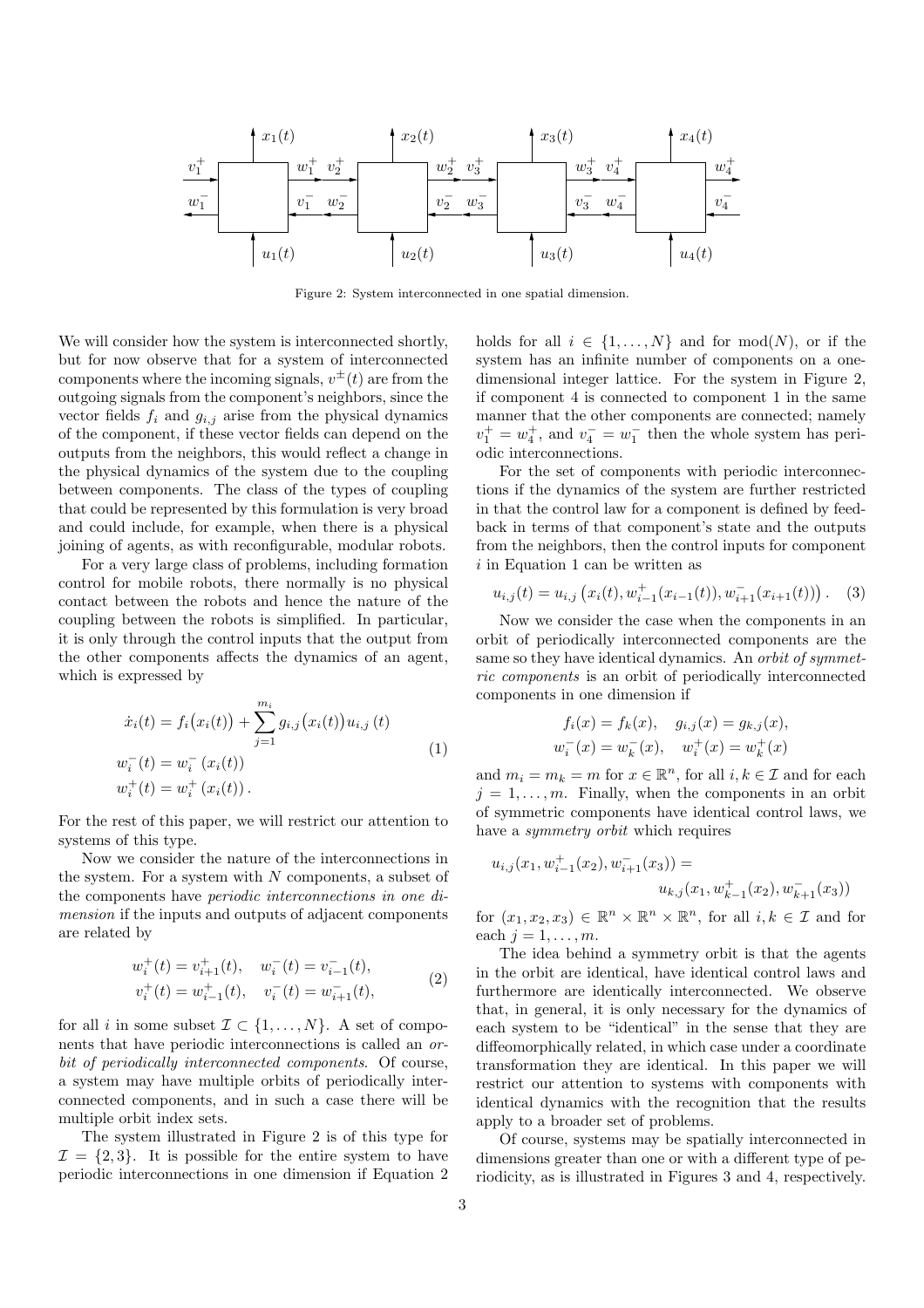

Figure 3: Periodic interconnections in two dimensions.



Figure 4: System topology for Example 2.

With respect to the latter notion, interconnections are not necessarily limited to connections with only two neighbors in each dimension, as is illustrated Figure 4. For clarity of presentation, in both figures the control input is not illustrated. Additionally, in Figure 4 the two directed edges connecting each component are represented by one arrow, i.e., all four signals are represented by one edge.

In order to handle these more general cases, we consider the nature of the groups generated by the manner in which components are interconnected. Systems considered in this paper will have components that are members of groups. Recall that a group is nonempty set, G with

- 1. a binary associative operation,  $\sigma: G \times G \to G$ ,
- 2. an identity element e such that  $\sigma(e,q) = \sigma(q,e) = q$ for all  $q \in G$ , and
- 3. for every  $g \in G$  there exists an element  $g^{-1} \in G$  such that  $\sigma(g, g^{-1}) = \sigma(g^{-1}, g) = e$ .

We use the notation  $|G|$  to denote the number of elements in a set G. The rest of this paper considers systems defined on groups for which the one-dimensional case already developed is a special case.

A subgroup is a subset of a group that is itself a group. Of particular importance in this paper are elements of a group that *generate* a subgroup. If  $X$  is a subset of a group  $G$ , then the smallest subgroup of  $G$  containing  $X$ is called the *subgroup generated by X*. For simplicity, for the rest of this paper we will assume that if  $s \in X$ , then  $s^{-1}$  ∈ X as well. The idea is that the (sub)group generated by  $X$  can be "built up" from the elements of  $X$  operating on each other until the set is closed. We will typically use a "multiplication" notation instead of  $\sigma$  for the operation, *i.e.*,  $g_1g_2 = \sigma(g_1, g_2)$ . Constraints among the generators are given by *relations* of the form  $s_1 s_2 \dots s_m = e$  for  $s_1, \ldots, s_m \in X$ . Finally, we will represent systems by a Cayley graph, which is a directed graph with vertices that are the elements of a group, G, generated by the subset X, with a directed edge from  $g_1$  to  $g_2$  only if  $g_2 = sg_1$  for some  $s \in X$ . A directed edge from node  $g_1$  to  $g_2$  represents that a coupling input to  $g_2$  is equal to an output from  $g_1$ . In general, the edges are directed, an edge from  $g_1$  to  $g_2$  does not necessarily imply an edge is directed from  $g_2$ to  $g_1$ . However, because we assumed that if  $s \in X$  then  $s^{-1} \in X$ , it will be the case that if an edge is directed from  $g_1$  to  $g_2$ , an edge is also directed from  $g_2$  to  $g_1$ . See [25] for a more extensive exposition.

Example 1. Consider the ring of components illustrated in Figure 4. Each vertex has edges connecting to four other vertices and hence the system is generated by four elements. Let g denote a vertex, i.e.,

$$
g \in \{-2, -1, 0, 1, \dots, N-3\} = G.
$$

Consider the subset of generators  $X = \{-2, -1, 1, 2\}$ , the group operation to be addition and the relation  $s^N = e =$ 0. This relation makes the group operation of addition to be mod  $N$ , and hence the group is the quotient of the set of integers  $\mathbb Z$  where elements of  $\mathbb Z$  that differ by an integer multiple of N are equivalent. The Cayley graph is illustrated in Figure 4. A vertex is only adjacent to four neighbors because the set of generators has four elements.

For the system illustrated in Figure 3, let  $G = \mathbb{Z} \times$  $\mathbb Z$  and for  $q = (n_1, n_2) \in G$ , define the group operation by component-wise addition, i.e., for  $q_1 = (n_1, n_2)$  and  $g_2 = (m_1, m_2), g_1 g_2 = (n_1 + m_1, n_2 + m_2).$  For the set of generators  $s_{1,0} = (1,0)$   $s_{-1,0} = (-1,0)$ ,  $s_{0,1} = (0,1)$  and  $s_{0,-1} = (0,-1)$  the Cayley graph is illustrated in Figure 3. With no relation on the generators, the group would be an  $infinite\,\, \hbox{integer lattice.}$ 

For a system on the group  $G$  with the set of generators  $X = \{s_1, s_2, \ldots, s_{|X|}\},\$  denote the state variable corresponding to  $g \in G$  by  $x_g$ , the set of neighbors of component  $g \in G$  by  $Xg = \{s_1g, s_2g, \ldots, s_{|X|}g\}$ , the states of the neighbors by  $x_{Xg}$  and the states of the neighbors of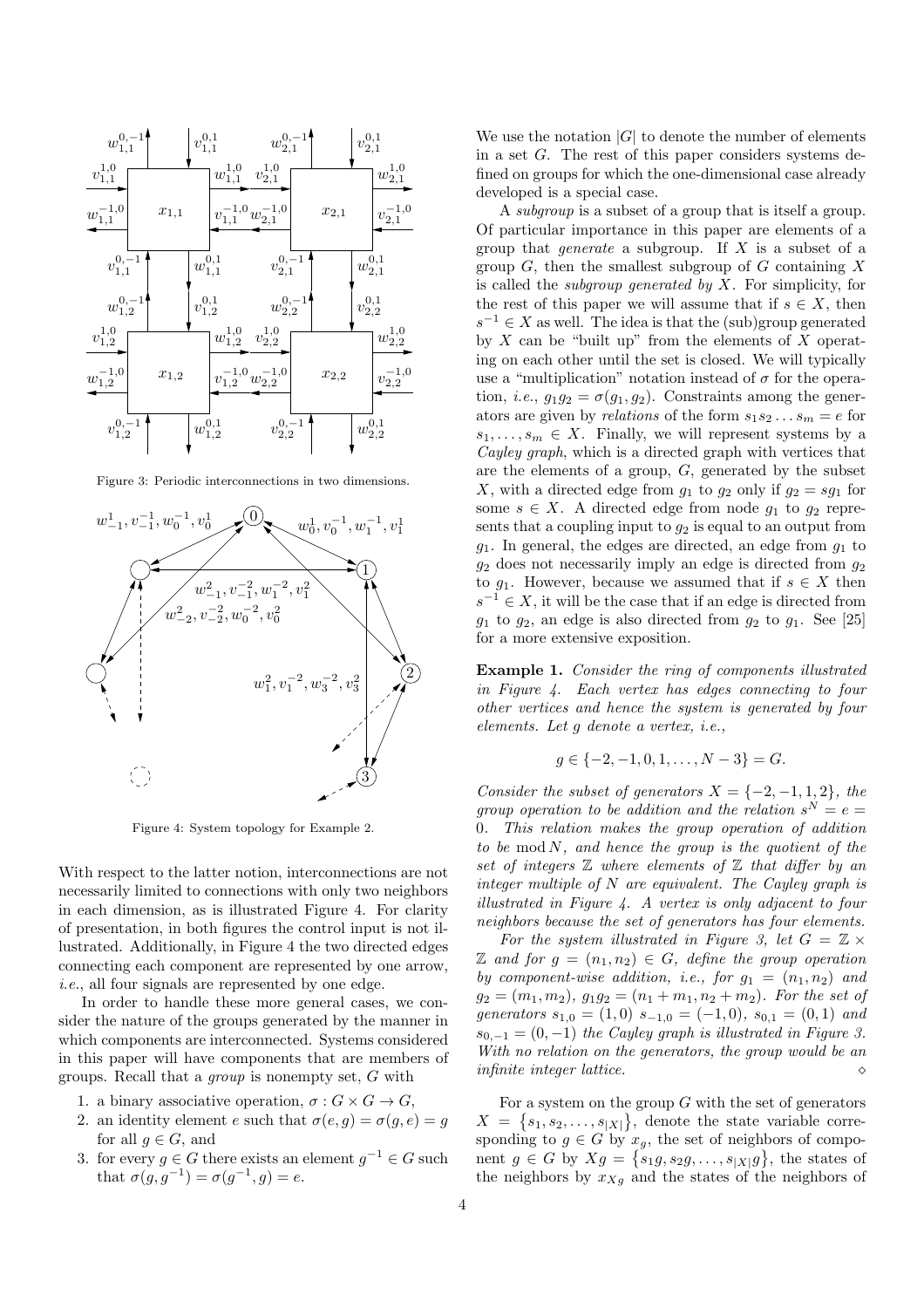the neighbors by  $x_{XXg}$ . For component g, denote the set of outputs to be  $\{w_{g}^{s_1}, w_{g}^{s_2}, \ldots, w_{g}^{s_{|X|}}\}$  and similarly the set of inputs  $\{v_g^{s_1}, v_g^{s_2}, \ldots, v_g^{s_{|X|}}\}$ . We will consider systems that have the same number of coupling inputs and outputs. Subsequently when we define periodic interconnections, we will impose the structure that  $w_g^s$  is the output from  $g$  that is taken as an input to component  $sg$ .

The dynamics of a component,  $g \in G$  are represented  $hv<sup>1</sup>$ 

$$
\dot{x}_g(t) = f_g(x_g(t)) \n+ \sum_{j=1}^{m_g} g_{g,j}(x_g(t)) u_{g,j}(x_g(t), v_g^{s_1}(t), \dots, v_g^{s_{|X|}}(t))
$$
\n(4)\n
$$
w_g^s(t) = w_g^s(x_g(t)),
$$

for all  $s \in X$ . Periodic interconnections and a symmetry orbit are defined in a manner similar to the case of one spatial dimension, leading to the following definition.

**Definition 1.** Let  $G$  be a group with a set of generators, X. A system with components  $g \in \mathcal{I} \subset G$  with dynamics qiven by Equation 4 has periodic interconnections on  $\mathcal I$  if

$$
v_g^s(t) = w_{s^{-1}g}^s(x_{s^{-1}g}(t)),
$$
\n(5)

for all  $q \in \mathcal{I}$  and  $s \in X$ . Furthermore, if

$$
f_{g_1}(x) = f_{g_2}(x), \quad g_{g_1,j}(x) = g_{g_2,j}(x),
$$
  
\n
$$
w_{g_1}^s(x) = w_{g_2}^s(x), \quad m_{g_1} = m_{g_2} = m
$$
\n(6)

for all  $s \in X$ ,  $g_1, g_2 \in \mathcal{I}$ ,  $x \in \mathbb{R}^n$  and  $j \in \{1, \ldots, m\}$ , then I forms an orbit of symmetric components. Finally, if the control laws also satisfy

$$
u_{g_1,j}\left(x_1, w_{s_1^{-1}g_1}^{s_1}(x_2), \dots, w_{s_{|X|}^{-1}g_1}^{s_{|X|}}(x_{|X|+1})\right) =
$$

$$
u_{g_2,j}\left(x_1, w_{s_1^{-1}g_2}^{s_1}(x_2), \dots, w_{s_{|X|}^{-1}g_2}^{s_{|X|}}(x_{|X|+1})\right) \quad (7)
$$

for all  $(x_1, \ldots, x_{|X|+1}) \in \mathbb{R}^n \times \mathbb{R}^n \times \cdots \times \mathbb{R}^n$ ,  $g_1, g_2 \in \mathcal{I}$ ,  $j \in \{1, \ldots, m\}$  and  $s \in X$ , then the elements of  $\mathcal I$  form a symmetry orbit. Such a system with a symmetry orbit is called a symmetric system on  $\mathcal I$ . If  $\mathcal I = G$  it is called a symmetric system on  $G$ . symmetric system on  $G$ .

In general the control inputs for different components,  $e.g., u_{g_1}$  and  $u_{g_2}$ , are functions on different domains. Specifically, the domain for  $u_{g_1}$  contains  $(x_{g_1}, x_{Xg_1})$  and correspondingly the domain for  $u_{g_2}$  contains  $(x_{g_2}, x_{Xg_2})$ . However, an important aspect of the following results is that Equation 7 requires that  $u_{g_1}$  and  $u_{g_2}$  be equal as functions. In other words, for a symmetric system all the control inputs are functions from  $\mathbb{R}^n \times \cdots \times \mathbb{R}^n$   $(1+|X|)$  copies) to  $\mathbb{R}$ ,

and these are equal if, when evaluated at the same point in the domain, give the same value in the range. Of course, in the control system, different inputs take values in different domains corresponding to different components and neighbors; however, if we are able to make statements about the behavior of one of the function on a given domain, if the domains of the other functions are restricted to have the same range of values, then the same statements hold for other functions that are equal.

Example 2. A recurring example in this paper is a system of  $N+1$  planar agents and is a variation of that in  $[9]$ . We will first show that this specific example fits within the general framework we are developing. Each robot has a position and velocity in  $\mathbb{R}^2 \times \mathbb{R}^2$ , with equations of motion for the ith robot given by

$$
\frac{d}{dt} \begin{bmatrix} x_i \\ \dot{x}_i \\ y_i \\ \dot{y}_i \end{bmatrix} = \begin{bmatrix} \dot{x}_i \\ 0 \\ \dot{y}_i \\ 0 \end{bmatrix} + \begin{bmatrix} 0 \\ 1 \\ 0 \\ 0 \end{bmatrix} u_{i,1} + \begin{bmatrix} 0 \\ 0 \\ 0 \\ 1 \end{bmatrix} u_{i,2}.
$$
 (8)

All computations are mod  $(N + 1)$ . The goal formation is a regular  $(N + 1)$ -polygon centered at the origin, hence the desired formation distance between components i and j is

$$
d_{ij} = \begin{cases} 1, & |i - j| = 1 \\ \frac{\sin(\frac{2\pi}{N+1})}{\sin(\frac{\pi}{N+1})}, & |i - j| = 2 \end{cases}
$$

and the desired distance of robot i to the origin is

$$
r_i = \frac{1}{2\sin\frac{\pi}{N+1}}.
$$

As is common in formation control problems, note that there are an infinite number of configurations which satisfy the conditions for "the desired formation" because "the" formation may be rotated about the origin. Take the control law to be

$$
\begin{bmatrix} u_{i,1} \\ u_{i,2} \end{bmatrix} = -\sum_{j} \begin{bmatrix} \frac{\left(\sqrt{(x_i - x_j)^2 + (y_i - y_j)^2} - d_{ij}\right)}{\sqrt{(x_i - x_j)^2 + (y_i - y_j)^2}} (x_i - x_j) \\ \frac{\left(\sqrt{(x_i - x_j)^2 + (y_i - y_j)^2} - d_{ij}\right)}{\sqrt{(x_i - x_j)^2 + (y_i - y_j)^2}} (y_i - y_j) \end{bmatrix}
$$
\n
$$
-k_d \begin{bmatrix} \dot{x}_i \\ \dot{y}_i \end{bmatrix} - \begin{bmatrix} k_o \frac{\sqrt{x_i^2 + y_i^2} - r_i}{\sqrt{x_i^2 + y_i^2}} x_i \\ k_o \frac{\sqrt{x_i^2 + y_i^2} - r_i}{\sqrt{x_i^2 + y_i^2}} y_i \end{bmatrix}
$$
\n(9)

where  $j \in \{i-2, i-1, i+1, i+2\}$  and  $k_d$  and  $k_o$  are positive constant gains.

To show that this system has a symmetry orbit where the orbit contains all the robots in the system, we need to show it satisfies all the elements of Definition 1. First, observe that this system can be represented by the graph illustrated in Figure 4 with  $G = \{-2, -1, 0, 1, 2, \ldots, N - 3\},\$ the group operation to be addition, let  $X = \{-2, -1, 1, 2\}$ and the relation  $s^N = 0$ ,  $N \geq 5$ . With these definitions,

<sup>&</sup>lt;sup>1</sup>The symbol  $q$  will be used in two ways, both as the vector field in  $\dot{x} = f(x) + g(x)u$  and also in the sense of  $g \in G$ , where the distinction should always be clear from the context.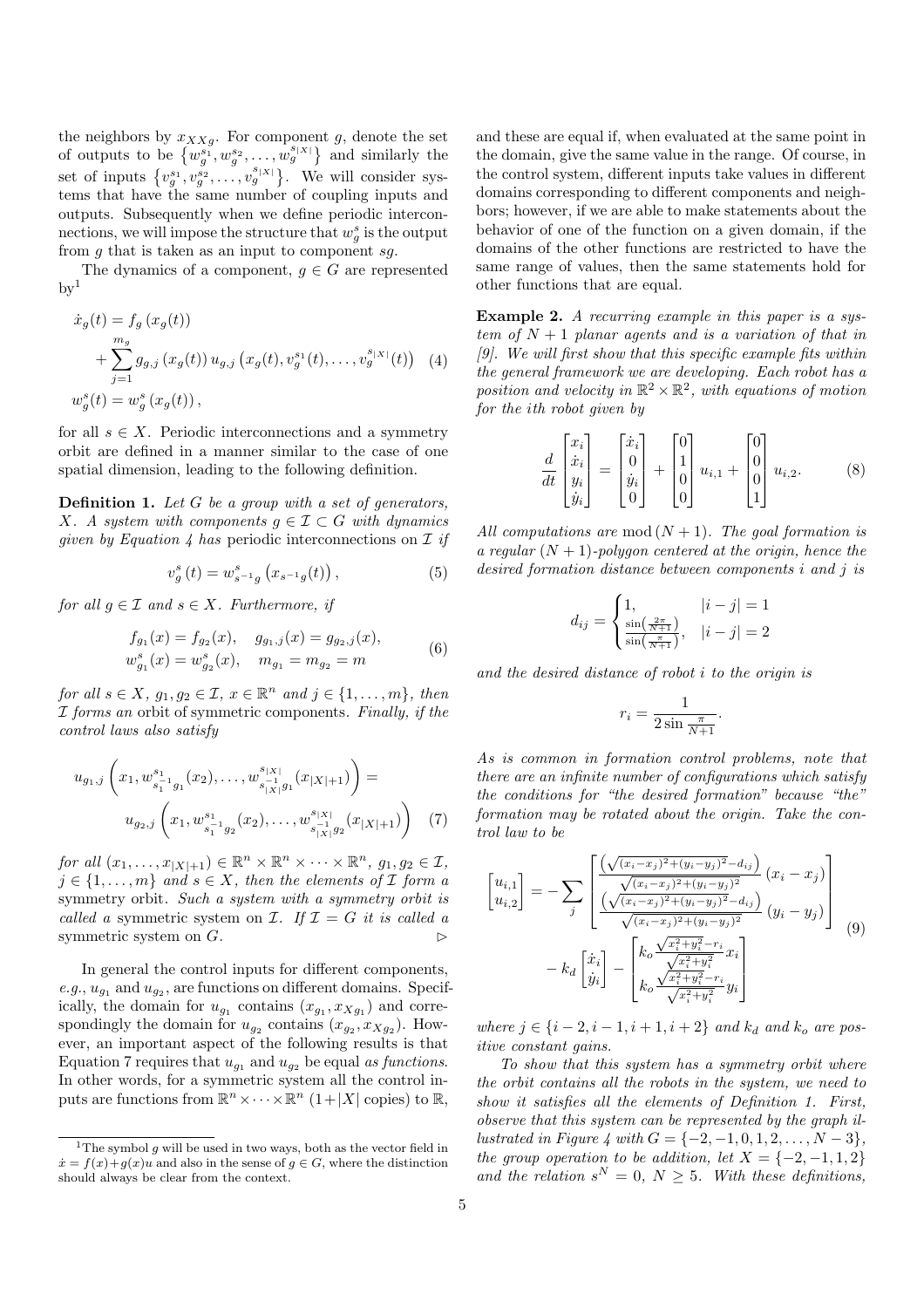the Cayley graph for the system is as illustrated in Figure 4. Also, observe from the control law in Equation 9, the control for robot i depends on its own state as well as the states for robots  $i - 2$ ,  $i - 1$ ,  $i + 1$  and  $i + 2$ , which are equivalent to the four generators. Hence, define each of the outputs for robot i to be the vector of the robot's position, i.e.,

$$
w_i^s = \begin{bmatrix} x_i \\ y_i \end{bmatrix} \tag{10}
$$

where  $s \in X = \{-2, -1, 1, 2, \}.$ 

Define the inputs to component i to be

$$
v_i^s=\begin{bmatrix}x_{i-s}\\y_{i-s}\end{bmatrix},\quad s\in\{-2,-1,1,2\}\,,
$$

which satisfies Equation 5. The dynamics, as given in Equation 8 satisfy Equation 6. Finally, the feedback law given in Equation 9 satisfies Equation 7. Because these hold for all  $i \in \{-2, -1, 0, \ldots, N-3\}$  the system has an orbit of symmetric components which contains all the components in the system.

The utility of the definition of a symmetric system is that it is possible to "build up" an equivalent system by adding components to it and requiring that they be interconnected in a manner equivalent to the original system. We will define two systems to be *equivalent* if they have symmetry orbits with identical components which are interconnected in the same manner, but they possibly have a different number of components in the symmetry orbit. The means by which this can be done is to have the systems have the same generators, but possibly different relations which can result in a different group.

Definition 2. Two symmetric systems on the finite groups  $G_1$  and  $G_2$  are equivalent if  $G_1$  and  $G_2$  are generated by the same set of generators, X,

$$
f_{g_1}(x) = f_{g_2}(x), \quad g_{g_1,j}(x) = g_{g_2,j}(x),
$$
  

$$
w_{s-1g_1}^s(x) = w_{s-1g_2}^s(x)
$$
 (11)

and

$$
u_{g_1,j}\left(x_1(t), w_{s_1^{-1}g_1}^{s_1}(x_2(t)), \dots, w_{s_{|X|}^{-1}g_1}^{s_{|X|}}(x_{|X|+1}(t))\right) =
$$
  

$$
u_{g_2,j}\left(x_1(t), w_{s_1^{-1}g_2}^{s_1}(x_2(t)), \dots, w_{s_{|X|}^{-1}g_2}^{s_{|X|}}(x_{|X|+1}(t))\right) \quad (12)
$$

for all  $(x_1, x_2, \ldots, x_{|X|+1}) \in \mathbb{R}^n \times \mathbb{R}^n \times \cdots \times \mathbb{R}^n, x \in \mathbb{R}^n$ ,  $g_1 \in G_1, g_2 \in G_2, s \in X, and j \in \{1, ..., m\}$  where  $m = m_{g_1} = m_{g_2}$ .  $\Box$ 

Example 3. Returning to Example 2, consider two systems with components that satisfy Equation 8 and components belonging to two groups,

$$
G_1 = \{-2, -1, 0, 1, 2, \dots, N - 3\}
$$
  

$$
G_2 = \{-2, -1, 0, 1, 2, \dots, M - 3\}
$$

where  $M > N$ . These systems are equivalent because the dynamics of all the components are identical, the feedback definitions are identical. Both groups are generated by  $X = \{-2, -1, 1, 2\}$ . The only difference is the relation for  $G_1$  is  $s^N = 0$  and the relation for  $G_2$  is  $s^M = 0$ . for  $G_1$  is  $s^N = 0$  and the relation for  $G_2$  is  $s^M = 0$ .  $\diamond$ 

For notational convenience, we will concatenate all the states and vector fields from each component into one system description of the form,  $\dot{x}_G = f_G(x_G) + g_G(x_G)u(t)$ where

$$
x_G = \begin{bmatrix} x_{g_1} \\ x_{g_2} \\ \vdots \\ x_{g_{|G|}} \end{bmatrix}, \quad f_G(x_G) = \begin{bmatrix} f_{g_1}(x_{g_1}) \\ f_{g_2}(x_{g_2}) \\ \vdots \\ f_{g_{|G|}}(x_{g_{|G|}}) \end{bmatrix},
$$

*etc*. The  $x_{g_i} \in \mathbb{R}^n$  are the states of the  $g_i$ <sup>th</sup> component in the symmetry orbit.

#### 3. Stability of Symmetric Systems

This section presents the compositionality stability results. The results are directed toward being able to infer stability of a whole equivalence class of systems based on the stability of one of the members of the class. The results are Lyapunov-based and the first result, Proposition 1 concerns negative (semi)definiteness of the derivative of a Lyapunov function for each member of an equivalence class of symmetric systems. Then Proposition 2 builds on it for Lyapunov stability results as does Proposition 3 for "stability" in the context of LaSalle's invariance principle.

Proposition 1. Given a symmetric system on a finite group  $G$  with generators  $X$ , assume there is a function  $V_G: \mathcal{D}_G \to \mathbb{R}$  that is smooth on some open domain  $\mathcal{D}_G \subset$  $\mathbb{R}^n \times \cdots \times \mathbb{R}^n$  (|G| times) such that

1.  $V_G$  may be expressed as the sum of terms corresponding to each component where

$$
V_g: \underbrace{\mathbb{R}^n \times \cdots \times \mathbb{R}^n}_{1+|X|\text{times}} \to \mathbb{R}
$$
  
\n
$$
V_G(x_G) = \sum_{g \in G} V_g(x_g, x_{Xg})
$$
\n
$$
= \sum_{g \in G} V_g\left(x_g, w_{s_1^{-1}g}^{s_1}(x_{s_1^{-1}g}), \dots, w_{s_{|X|}^{s_{|X|}^{s_1}}(x_{s_{|X|}^{-1}g})\right),
$$
\n(13)

for all  $x \in \mathcal{D}_G$ ,

2. the individual functions corresponding to each component in  $G$  are equal as functions, i.e.,

$$
V_{g_1} = V_{g_2} = V \tag{14}
$$

for all  $g_1, g_2 \in G$ , and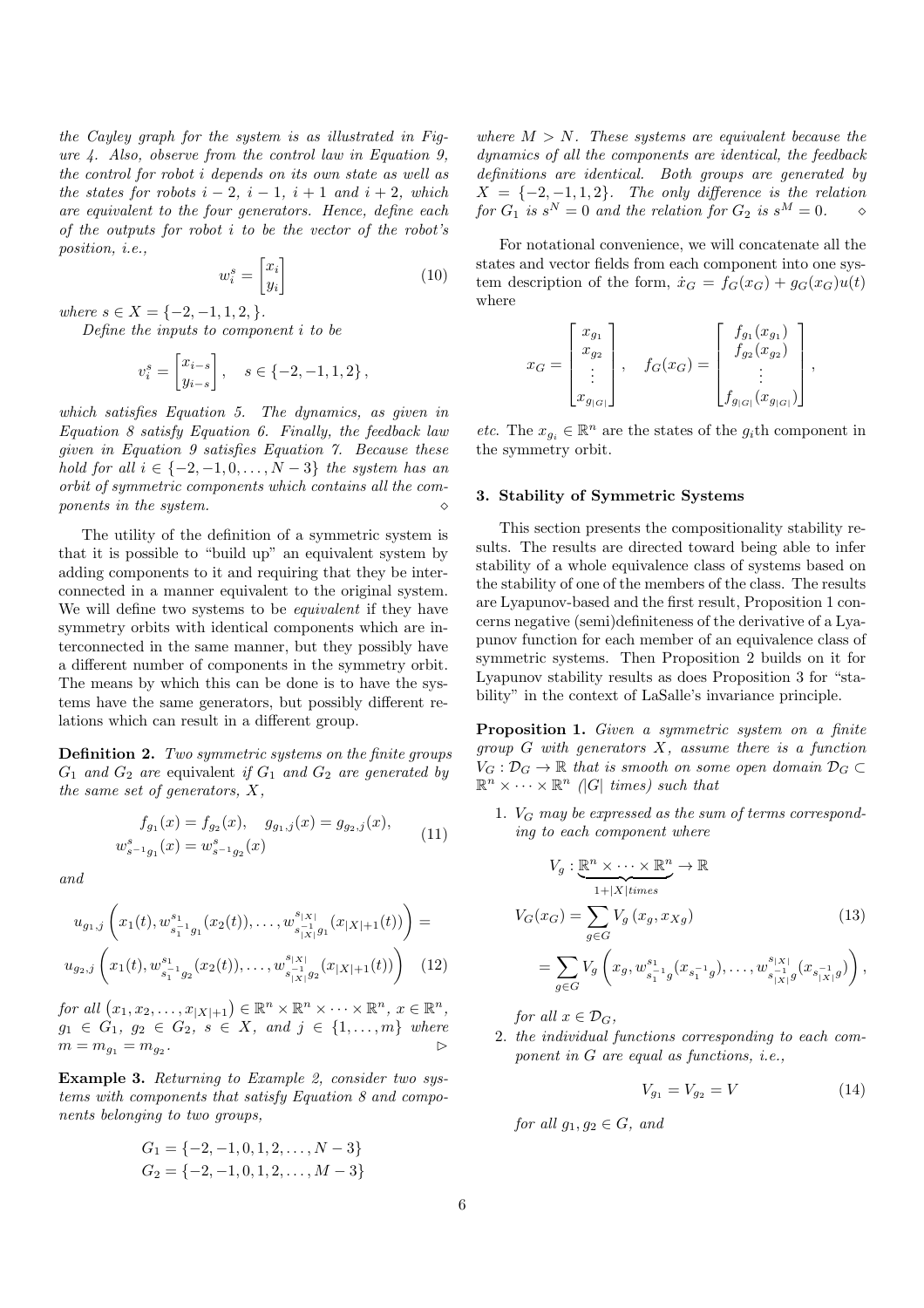3. for any one of the  $g \in G$ ,

$$
\frac{\partial V_G}{\partial x_g}(x_G) \left( f_g(x_g) + \sum_{j=1}^m g_{g,j}(x_g) u_{g,j}(x_g, x_{Xg}) \right) \le 0
$$
\n(15)

for all  $x_G \in \mathcal{D}_G$ .

Then

- 1.  $\dot{V}_G(x) \leq 0$  for all  $x \in \mathcal{D}_G$  and
- 2. for any equivalent symmetric system on  $\hat{G}$ , there is a  $V_{\hat{G}}$  such that  $\dot{V}_{\hat{G}} \leq 0$  on some open domain,  $\mathcal{D}_{\hat{G}}$ .

We discuss a few important points related to this Proposition before presenting the proof.

- The utility of this proposition is that the behavior of  $V_G$  with respect to the dynamics of only one component, g, needs to be checked.
- Equation 13 requires that the Lyapunov function corresponding to component g only depend on the states of g,  $x_q$  and the states of its neighbors,  $x_{Xq}$ .
- One may naively hope that we could simply say that because  $V_G \leq 0$ , then  $V_g \leq 0$  for any of the components. This is, in fact, not the case. Subsequently we present some examples and, as can be seen in Figure 8, which plots the individual Lyapunov functions for a five-robot system, it is not the case that each Lyapunov function is negative (semi)definite. This is in contrast to the overall Lyapunov function, which is the sum of the individual Lyapunov functions, which is negative semidefinite, as is illustrated in Figure 7. Hence, the test for stability is not based on each individual  $\dot{V}_i$ , but rather is given by Equation 15, which depends on the entire  $V_G$  but only computations based on the states of an individual component,  $x_q$ .

Now we prove Proposition 1.

PROOF. First we show that  $\dot{V}_G \leq 0$  and then we will show that any equivalent system on  $\hat{G}$  is such that  $\dot{V}_{\hat{G}} \leq 0$ .

Because the Lyapunov functions corresponding to each component are identical, we may take

$$
\mathcal{D}_G = \underbrace{\mathcal{D} \times \cdots \times \mathcal{D}}_{|G|\text{times}}
$$
 (16)

for some subset  $\mathcal{D} \subset \mathbb{R}^n$ . Note that for  $h \in G$ , because only  $V_h$  and its neighbors depend on  $x_h$ ,

$$
\frac{\partial V_G}{\partial x_h}(x_G) = \frac{\partial}{\partial x_h} \left( \sum_{g \in G} V_g(x_g, x_{Xg}) \right)
$$

$$
= \frac{\partial}{\partial x_h} \left( \sum_{s=e, s \in X} V(x_{sh}, x_{Xsh}) \right)
$$

where  $e$  is the identity element in  $G$ . Hence,

$$
\dot{V}_G(x_G) = \sum_{g \in G} \left[ \frac{\partial}{\partial x_g} \left( \sum_{s=e,s \in X} V(x_{sg}, x_{Xsg}) \right) \left( f_g(x_g) + \sum_{j=1}^m g_{g,j}(x_g) u_{g,j}(x_g, x_{Xg}) \right) \right].
$$
 (17)

By hypothesis, one of the terms in the sum is negative semidefinite, and we will show this implies that all of the terms in the sum are negative semindefinite.

For a given  $q$ , the term in square brackets is a function with a domain that is the Cartesian product among the states of  $g$ , the states of the neighbors of  $g$  and the states of the neighbors of the neighbors of  $g$ , which is a set of the form  $\mathcal{D} \times \cdots \times \mathcal{D}$ . We will show every term in the series is equal to every other term as functions. Hence, because the domains of each function are restricted to the same range of values, then negative semidefiniteness of one of them implies the same for all of them.

Consider any two  $g_1, g_2 \in G$ . Because of the definition of a symmetric system,  $f_{g_1} = f_{g_2}$  and  $g_{g_1,j} = g_{g_2,j}$ as vector fields (Equation 11) and  $u_{g_1,j} = u_{g_2,j}$  as functions (Equation 12). Finally, if we define the mappings corresponding to the differentials by

$$
D_g V : \mathcal{D} \times \cdots \times \mathcal{D} \to \mathbb{R}^n
$$

$$
D_g V(x_g, x_{Xg}, x_{XXg}) = \frac{\partial}{\partial x_g} \left( \sum_{s=e, s \in X} V(x_{sg}, x_{Xsg}) \right),
$$

the differentials corresponding to different components are equal as differentials i.e.,  $D_{g_1} V = D_{g_2} V$ . Hence, as functions, each term in the square brackets are equal, and because the domain of each is restricted to the same set of values, each term is negative semidefinite.

Now, consider any equivalent system. For any equivalent system on  $\hat{G}$ , define  $\mathcal{D}_{\hat{G}} = \mathcal{D} \times \cdots \times \mathcal{D}$  ( $|\hat{G}|$  times) and  $V(x) = \sum_{g \in \hat{G}} V(x_g, x_{Xg})$  for  $x \in \mathcal{D}_{\hat{G}}$ . Then

$$
\dot{V}_{\hat{G}}(x) = \sum_{g \in \hat{G}} \dot{V}_{G}(x_g, x_{Xg})
$$
\n
$$
= \sum_{g \in \hat{G}} \frac{\partial V_g}{\partial x_g}(x_g, x_{Xg}) \left( f_g(x_g) + \sum_{j=1}^m g_{g,j}(x_g) u_{g,j}(x_g, x_{Xg}) \right)
$$
\n
$$
= \sum_{g \in \hat{G}} \frac{\partial}{\partial x_g} \left( \sum_{s=e,s \in X} V(x_{sg}, x_{Xsg}) \right)
$$
\n
$$
\left( f_g(x_g) + \sum_{j=1}^m g_{g,j}(x_g) u_{g,j}(x_g, x_{Xg}) \right)
$$

and each term in the sum is negative semidefinite by the same arguments as for the system on  $G$ .

This proposition gives a computational means to determine stability for an entire equivalence class of systems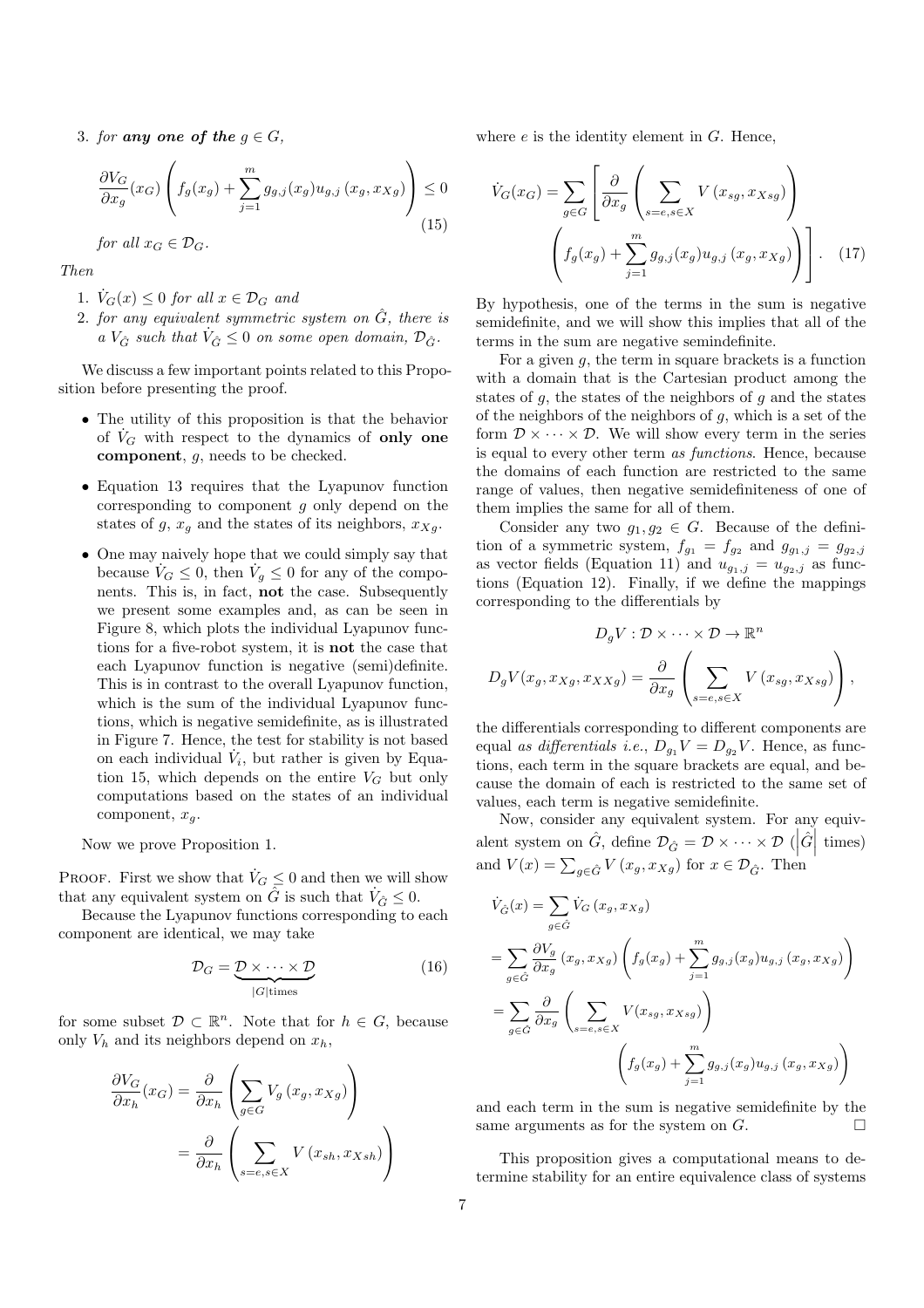based on a simple computation. The computation is even of lower order than the usual computations need to determine Lyapunov stability for the system on G itself and furthermore extends to any equivalent symmetric system. The utility of this Proposition is that if  $\dot{V} \leq 0$  for a symmetric system, then we can conclude that  $\dot{V} \leq 0$  for any equivalent system. This is consistent with the intuitive notion that we should be able to add or remove identical components as long as they interact similarly with their neighbors. The "similar" interaction is enforced by the requirement that the group structure of equivalent symmetric systems be generated by the same set of generators.

This proposition only considers the properties of  $\dot{V}$ , so we must add the necessary additional conditions to the system to be able to infer stability. The following two propositions complete the picture with respect to Lyapunov stability (Proposition 2) and LaSalle's invariance principle (Proposition 3).

**Proposition 2.** Let  $x_G = 0 \in \mathcal{D}_G$  be an equilibrium point for a symmetric system on  $G$ . Assume there exists a  $V_G$ that satisfies the hypotheses of Proposition 1, and furthermore assume that each  $V_g$  in  $V_G = \sum_{g \in G} V_g$  satisfies  $V_g(0) = 0$  and  $V_g(x_g, x_{Xg}) > 0$  for components of  $x \in$  $\mathcal{D} - \{0\}$ . Then the origin is stable for the system on G and stable for any equivalent system on  $\hat{G}$ . Moreover, if  $V_G(x_G) < 0$  for  $x_G \in \mathcal{D}_G - \{0\}$ , then the origin is asymptotically stable for the system on G and any equivalent system on  $G$ .

PROOF. These conditions along with Proposition 1 provides the necessary conditions on  $V_G$  in order to infer stability or asymptotic stability, as the case may be, from standard Lyapunov theory, such as Theorem 4.1 from [26]. By construction,  $V_{\hat{G}}$  is such that  $V_{\hat{G}}(0) = 0$  and  $V_{\hat{G}}(x) > 0$ for  $x \neq 0$ , and hence  $V_{\hat{G}}$  also has the required properties from which to conclude stability of the origin for the system on  $\tilde{G}$ .

The utility of Proposition 2 is that if we can prove with a Lyapunov function that the origin of a symmetric system is stable, then it follows that the origin of any equivalent system is also stable. Furthermore it is stable in the same sense, i.e., stable or asymptotically stable.

Combining the results of Proposition 1 and Lasalle's invariance principle leads to the following.

Proposition 3. Given a symmetric system on G and a function  $V_G$  that satisfies the hypotheses of Proposition 1, assume that there exists a positive constant c such that  $\Omega_G = \{x_G \in \mathcal{D}|V_G(x_G) \leq c\} \subset \mathcal{D}$  is bounded. Also assume there exists  $x_G \in \Omega$  such that for the components  $(x_g, x_{Xg}, x_{XXg})$  of x corresponding to each of the  $g \in G$ 

$$
\frac{\partial V_G}{\partial x_g}(x_G) \left( f_g(x_g) + \sum_{j=1}^m g_{g,j}(x_g) u_{g,j}(x_g, x_{Xg}) \right) = 0.
$$
\n(18)

Then,

- 1. for the system on G, any solution starting in  $\Omega_G$  approaches the largest invariant set in the set of points in  $\Omega_G$  where  $V_G = 0$  as  $t \to \infty$ ,
- 2. for any equivalent system on  $\hat{G}$ , there exists an  $\Omega_{\hat{G}}$ such that as  $t \to \infty$  any solution starting in  $\Omega_{\hat{G}}$  approaches the largest invariant set in the set of points in  $\Omega_{\hat{G}}$  where  $\dot{V}_{\hat{G}}=0$ .

PROOF. The first result directly follows from Proposition 1 (which ensures  $\dot{V} \leq 0$ ) and Lasalle's invariance principle. The second result also follows directly from Proposition 1 and Lasalle's invariance principle as long as there exists the set  $\Omega_{\hat{G}}$  that is compact that contains some points where  $\dot{V} = 0$ . Define  $\mathcal{D}_{\hat{G}}$  and  $V_{\hat{G}}$  as in the proof to Proposition 1 and let  $\Omega_{\hat{G}} = \{x \in \overline{\mathcal{D}}_{\hat{G}} | V_{\hat{G}} \leq c\}$ . This set bounded because each individual component  $V_g$ , of  $V_G = \sum_{g \in G} V_g$ must be bounded in order for  $V_G$  to be bounded. By definition it is also closed and hence it is compact. Also  $\Omega_{\hat{C}}$ contains points where  $\dot{V}_{\hat{G}} = 0$  by Equation 18. Thus, the conditions on  $\Omega_{\hat{G}}$  necessary to apply Lasalle's invariance principle are met, and with the properties of  $\dot{V}_{\hat{G}}$  which follow from Proposition 1, the result follows.  $\Box$ 

# 4. Example

This section will complete Example 2.

Example 4. Continuing Example 2, for a fleet of 5 agents, note that  $X = \{-2, -1, 0, 1, 2\}$  is a group with the group operation of addition and the relation  $s^5 = 0$ . Define the Lyapunov function on  $G = X$  as

$$
V_G(x_G) = \sum_{i=1}^5 V_i(x_i, x_{i-2}, x_{i-1}, x_{i+1}, x_{i+2})
$$
  
= 
$$
\sum_{i=1}^5 \frac{1}{2} \left[ (\dot{x}_i^2 + \dot{y}_i^2) + k_o \left( \sqrt{x_i^2 + y_i^2} - r_i \right)^2 + \sum_j \left( \sqrt{(x_i - x_j)^2 + (y_i - y_j)^2} - d_{ij} \right)^2 \right],
$$
  
(19)

where  $j \in \{i-2, i-1, i+1, i+2\}$ ,  $d_{ij}$  is the desired distance between robots and  $r_i$  is the desired distance of robot i from the origin, as defined previously. Note that  $V_G$  is smooth everywhere, by construction,  $V_G$  is the sum of individual terms of the form  $V_i(x_i, x_{i-2}, x_{i-1}, x_{i+1}, x_{i+2})$ , and by construction,  $V_i = V_j$  as functions.

Next we show that Equation 15 is satisfied. By abuse of notation, let  $x_i = (x_i, \dot{x}_i, y_i, \dot{y}_i)$ , and computing (tedious)  $\frac{\partial V_G}{\partial x_i}(f_i + \sum_j g_{i,j}u_{i,j})$  gives

$$
\frac{\partial V_G}{\partial x_i}(f_i + \sum_j g_{i,j} u_{i,j}) = -k_d \left(\dot{x}_i^2 + \dot{y}_i^2\right),
$$

which is clearly negative semidefinite. Hence, by Proposition 1,  $\dot{V}_G$  is negative semidefinite as is  $\dot{V}_{\hat{G}}$  for any equivalent system.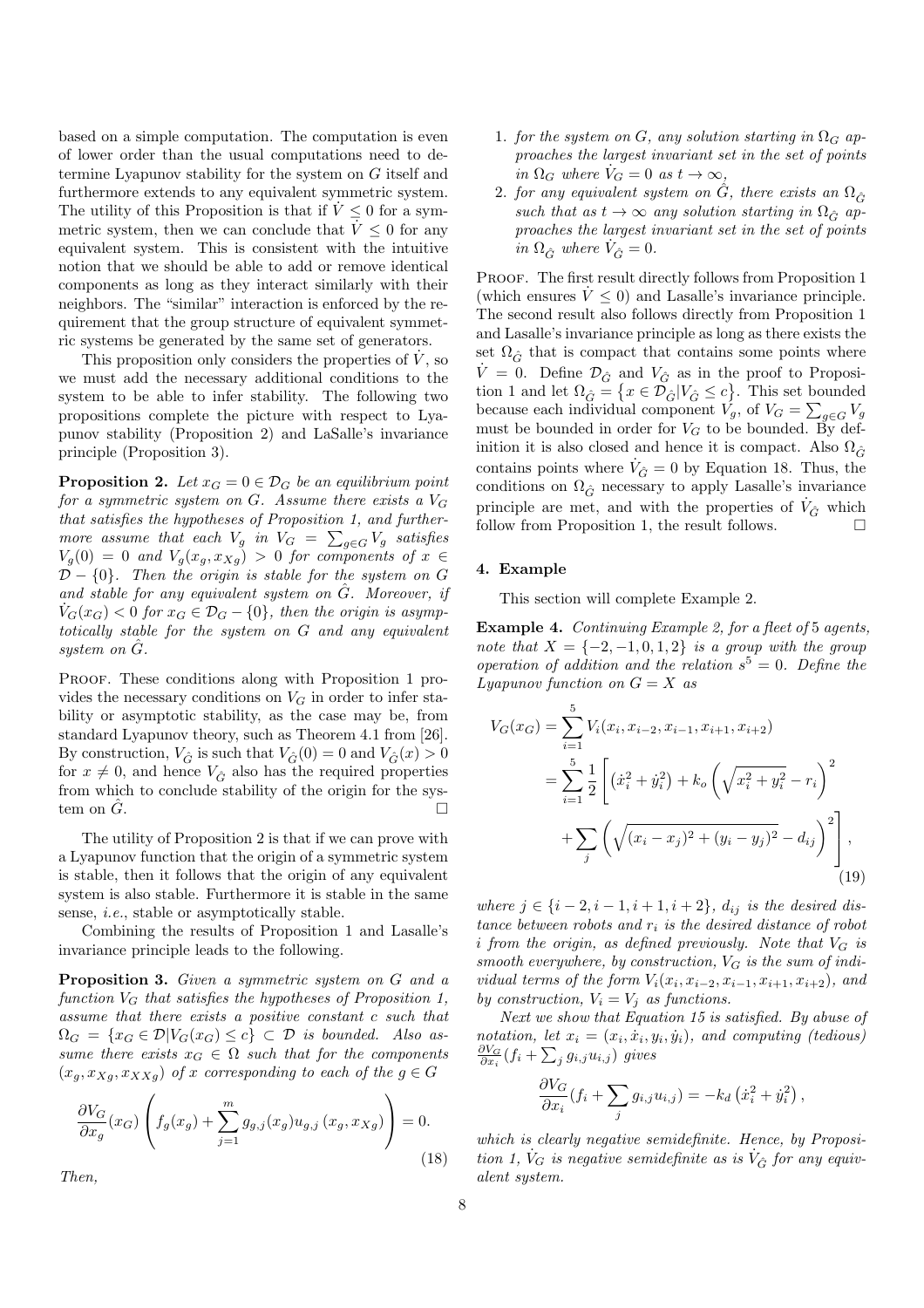

Figure 5: Trajectories for for a five-vehicle system.



Figure 6: Final formation for a five-vehicle system.

Now, we show that the hypotheses of Proposition 3 are met. Because of the first two terms in  $V_i$ , each  $V_i$  is radially unbounded. Hence, for any finite initial conditions, there exists a constant, c, such that the initial conditions are in the set  $\Omega_G$  as defined in Proposition 3. Any state with all robots at rest are such that  $V_G = 0$ . Finally, Equation 15 is satisfied everywhere. Hence, by Proposition 3, the system approaches the largest invariant set such that  $\dot{V}=0$ , which is the set that contains the desired formation. The same is true for any equivalent system.

Simulation results for a five-agent system are illustrated in Figures 5 and 6 with  $k_d = 0.5$  and  $k_o = 0.01$ . Figure 5 shows the trajectories for the individual agents (with an x indicating the initial position of a robot and  $a \circ \text{indict-}$ ing the steady-state position) and Figure 6 shows the final configuration.

Simulation results for a 17-agent system are illustrated in Figures 9 and 10 with  $k_d = 0.5$  and  $k_o = 0.01$ . Figure 9 shows the trajectories for the individual agents, and Figure 10 shows the final configuration, illustrating convergence to the desired formation for the system independent of the number of agents. Figure 8 shows the evolution of  $V_1$  through  $V_5$  in time, illustrating that they do not individually satisfy  $V_g \leq 0$ . Figure 7 shows the evolution of  $V = \sum_{i=1}^{5} V_i$ , which does satisfy  $\dot{V} \leq 0$ .



Figure 7: Lyapunov function for a five-vehicle system.



 $x$  Figure 9: Trajectories for a 17-vehicle system.

 $V_i$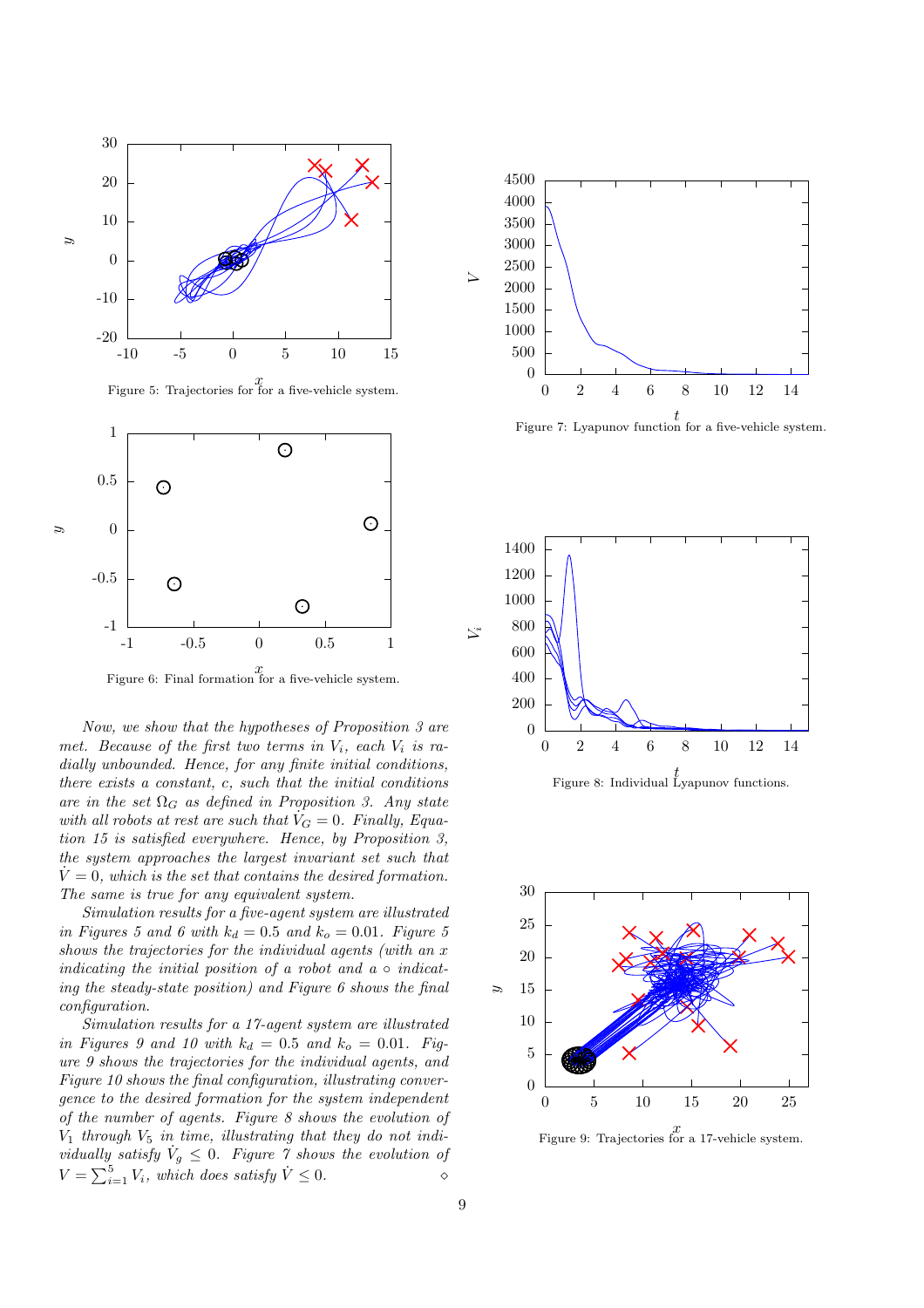

Figure 10: Final formation for a 17-vehicle system.



Figure 11: Robust formation control for a five-agent system.

#### 5. Formation Robustness under Agent Failures

The results in the previous sections may be used to formulate some robustness results. First these results are motivated by an example which illustrates the type of system behavior we want to prove.

Example 5. Consider the system from Examples 2 and 4 with five agents and assume that agent 5 fails in a manner that it has zero velocity and is completely unresponsive to any control input. One would intuitively presume that the rest of the formation will converge to a formation that accommodates such a failure. In fact, this does happen, as is illustrated in Figures 11 and 12. Figure 11, illustrates the trajectories of the agents when agent five fails and remains stationary. Figure 12 illustrates the initial and final configurations for that system. The failed agent has initial (and final) conditions near the point  $(x, y) = (0, 2)$ .  $\diamond$ 

Clearly it is not a priori necessary that solutions will remain bounded when an agent fails. In fact, in general it would not be expected because the system being controlled is not the same one for which the controller was designed. Also, consistent with the theme of this paper, we would like results to apply to an entire equivalence class of systems



Figure 12: Robust formation control for a five-agent system. Initial conditions are indicated by  $a \times$  and final configurations by a  $\circ$ .

as well. The following corollary to Proposition 3 provides the desired result.

Corollary 1. If a symmetric distributed system on G satisfies the conditions of Proposition 3, then if any number of agents fail with zero velocity then then conclusions of Proposition 3 still hold.

PROOF. This follows directly from Equation 17. If an agent fails with zero velocity, the term in Equation 17 will have a value of zero, while the other terms are still negative semidefinite.

### 6. Conclusions

This paper considers stability and robust stability of symmetric coordinated and distributed systems, with an application focus on coordinated control of systems of mobile robots. The goal is to develop a framework used for spatially periodic systems "built-up" from periodically interconnected components. Observing that many of the formation control algorithms in the literature are not limited by the number of components, but often are limited by assuming specific dynamics, the main contribution of this paper is to formulate a theoretical framework in which stability of many distributed systems can be considered which relies on the symmetric nature of many such systems.

The main contributions are a set of propositions under which stability of an entire class of equivalent systems can be determined from an analysis of just one member of the class. These results are based on formalizing the intuitive notion that if a system contains many similar components with a regular interconnection structure, then adding or removing some components should not drastically change the system properties. Based on this, definitions of symmetric systems and equivalent symmetric systems are defined, leading to the main results. Also, which the results in this paper are limited to systems with identical components, clearly the results are not limited to such cases because seemingly different components may be the same